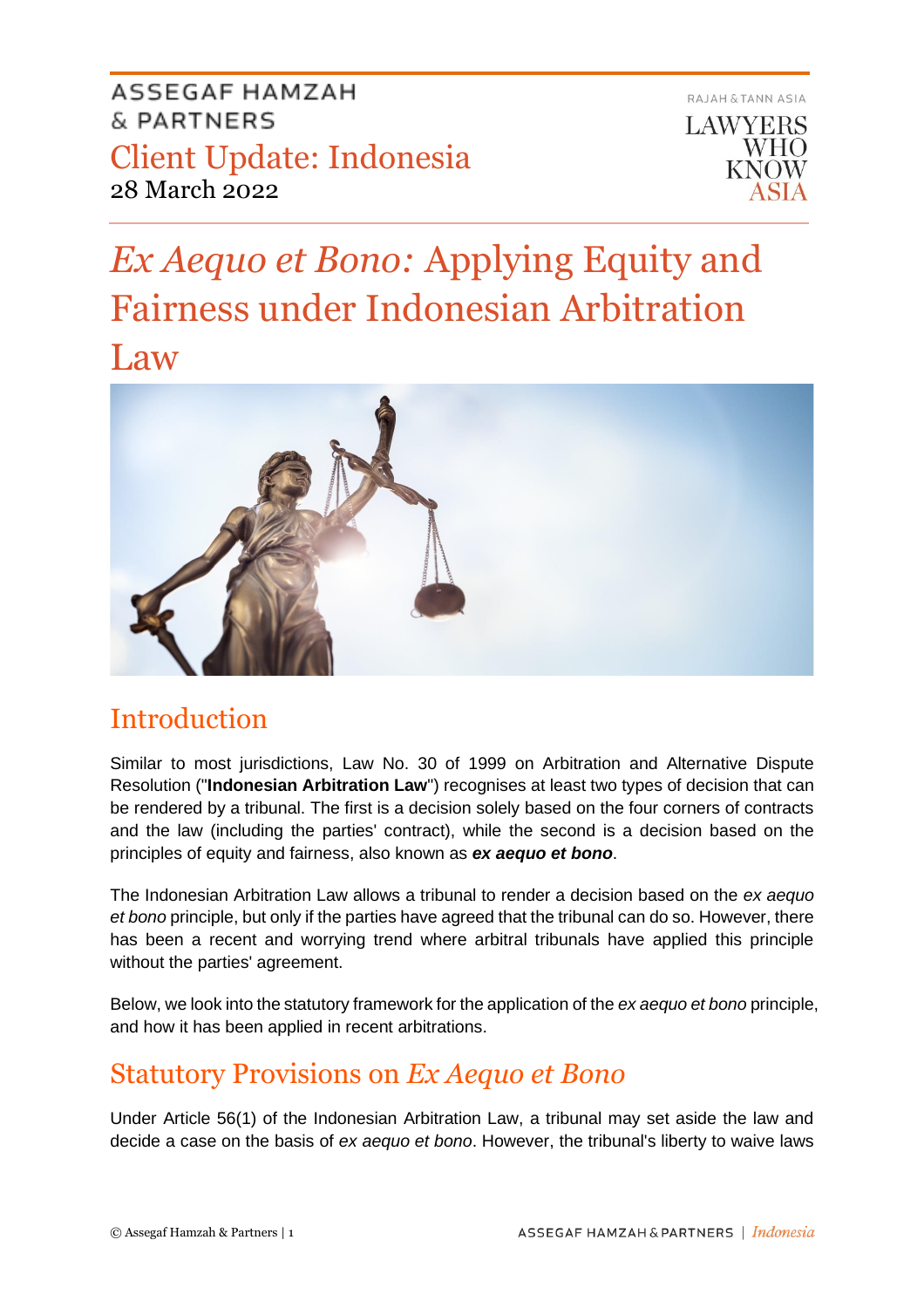

only extends to laws that are not mandatory in nature, such as the law on delivery of goods (1477 Indonesia Civil Code) as it is supplementary in nature.

For the tribunal to decide on the basis of *ex aequo et bono*, two conditions must be met.

- 1. Pursuant to Article 56(1), the tribunal's power to render an *ex aequo et bono* award must have been granted by the parties and be entrenched in a contract.
- 2. Pursuant to Article 1(3) of the Indonesian Arbitration Law which requires agreements to be made in writing, the contract must be in writing.

The current practices of arbitral tribunals in Indonesia, however, seem to deviate from the above.

# Tribunals' Application in Practice

Where parties have not agreed to apply *ex aequo et bono*, cases brought before the tribunals are expected to be settled in accordance with the prevailing law and the contract. Lately, however, tribunals in Indonesia have assumed the power to issue an *ex aequo et bono* award without the parties' prior agreement. We have observed two arguments used by such tribunals when doing so.

- 1. Some tribunals have asserted that their power to apply *ex aequo et bono* derives from the parties' failure to *actively disagree* to apply the principle. This contradicts Article 56(1), which requires parties to explicitly agree to confer this power on the tribunal.
- 2. Other tribunals rely on Article 1339 of the Indonesian Civil Code, which states that a contract does not only incorporate matters that are expressly governed, but also incorporates the principle of equity, fairness and applicable trade usages. However, Article 1339 is intended to fill the gaps left by a contract and not to override its express terms. In contrast, *ex aequo et bono* enables the tribunal to disregard a contract's express terms.

The application of *ex aequo et bono* in the absence of parties' agreement can drastically impact the outcome of a case. For instance, in one arbitration, the contract had expressly disallowed payment to the contractor if the contractor failed (which it subsequently did) to perform its contractual obligations. However, the tribunal decided that since the contractor had made some efforts to perform the contract, it was fair and equitable to grant such sum to the contractor. This case was a misrepresentation by the tribunal as it disregarded a contract's express terms and instead relied on Article 1339 of the Indonesian Civil Code, which was only designed to be a gap-filler.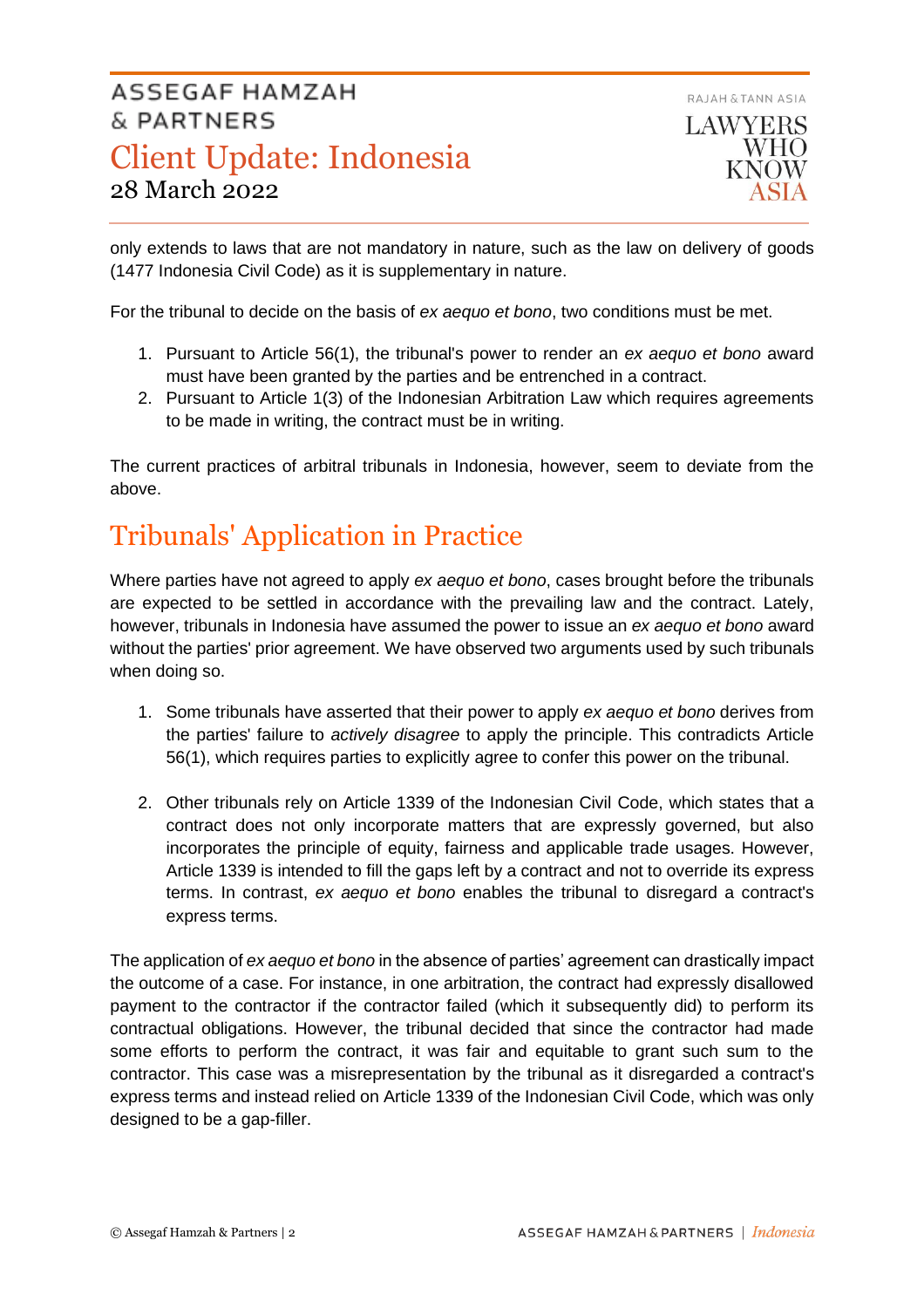

# Concluding Remarks

It is clear that an explicit decree is needed to avoid further deviations from the Indonesian Arbitration Law regarding the application of *ex aequo et bono* in Indonesian arbitration practice. Pending the issuance of any decree, parties should ensure that they have incorporated clear wording in their contract or subsequent submissions to empower arbitral tribunals with the power to act as an *amiable compositeur* and render a decision based on equity and fairness.

# **Contacts**



**[Eri Hertiawan](https://www.ahp.id/eri-hertiawan) Partner** 

D +62 21 2555 7883 F +62 21 2555 7899 [eri.hertiawan@ahp.id](mailto:eri.hertiawan@ahp.id)

[Simon Barie Sasmoyo,](mailto:simon.sasmoyo@ahp.id) [Kukuh Dwi Herlangga](mailto:kukuh.herlangga@ahp.id) and [Moh. Fernanda Gunawan](mailto:fernanda.gunawan@ahp.id) also contributed to this alert.

Please feel free to contact the editorial team of *Arbitration Asia* a[t arbitrationasia@rajahtannasia.com.](mailto:arbitrationasia@rajahtannasia.com)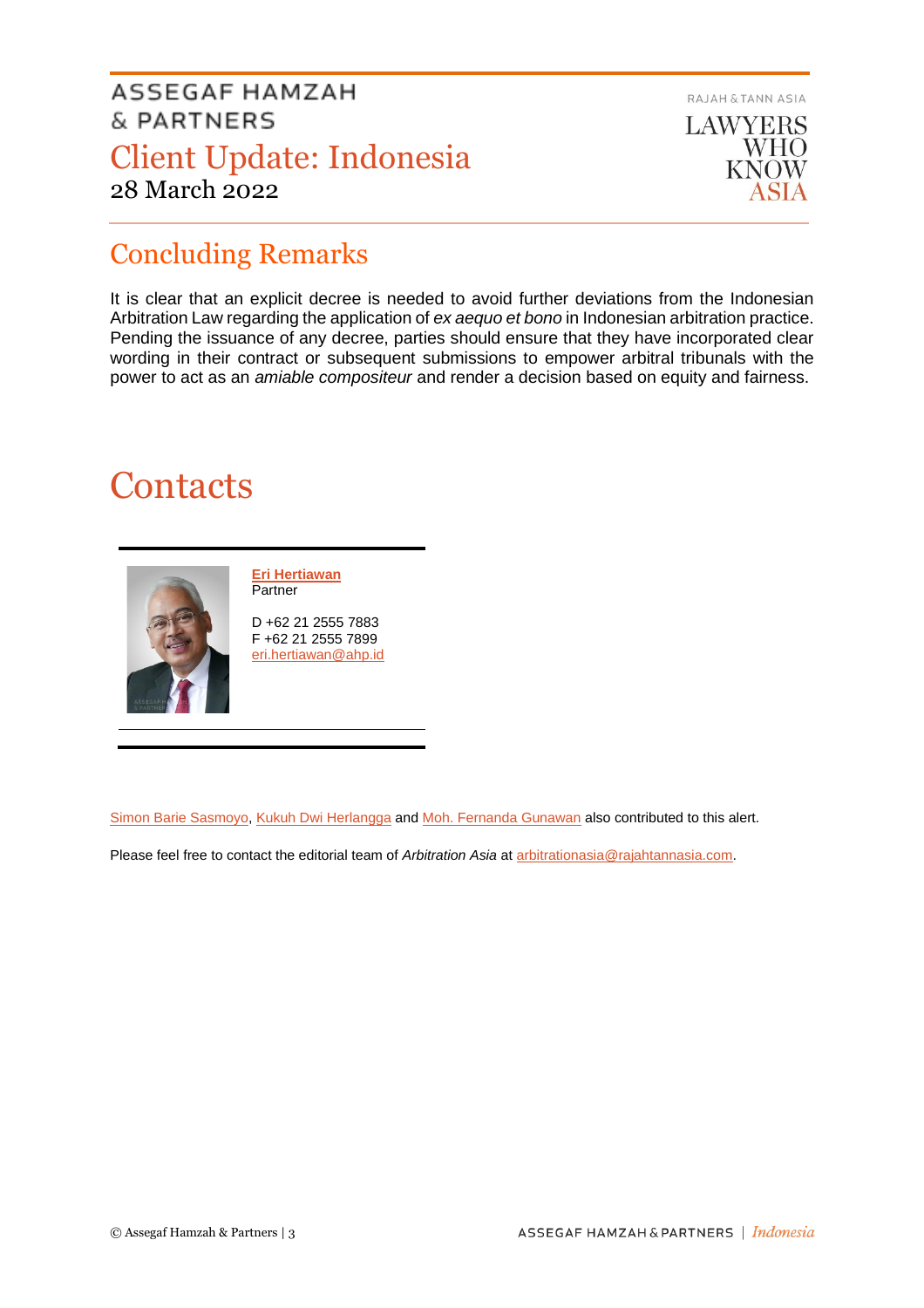RAJAH & TANN ASIA



# Our Regional Contacts

RAJAH & TANN  $\int$  *Singapore* 

**Rajah & Tann Singapore LLP** T +65 6535 3600 sg.rajahtannasia.com

## R&T SOK & HENG | *Cambodia*

**R&T Sok & Heng Law Office** T +855 23 963 112 / 113 F +855 23 963 116 kh.rajahtannasia.com

RAJAH & TANN 立杰上海 SHANGHAI REPRESENTATIVE OFFICE | China **Rajah & Tann Singapore LLP Shanghai Representative Office** T +86 21 6120 8818 F +86 21 6120 8820 cn.rajahtannasia.com

ASSEGAF HAMZAH & PARTNERS | Indonesia **Assegaf Hamzah & Partners**

## **Jakarta Office**

T +62 21 2555 7800 F +62 21 2555 7899

### **Surabaya Office**

T +62 31 5116 4550 F +62 31 5116 4560 www.ahp.co.id

RAJAH & TANN | Lao PDR **Rajah & Tann (Laos) Co., Ltd.** T +856 21 454 239 F +856 21 285 261 la.rajahtannasia.com

### **CHRISTOPHER & LEE ONG** | Malaysia

**Christopher & Lee Ong** T +60 3 2273 1919 F +60 3 2273 8310 www.christopherleeong.com

### RAJAH & TANN  $\mid$  *Myanmar*

**Rajah & Tann Myanmar Company Limited** T +95 1 9345 343 / +95 1 9345 346 F +95 1 9345 348 mm.rajahtannasia.com

### **GATMAYTAN YAP PATACSIL**

GUTIERREZ & PROTACIO (C&G LAW) | Philippines **Gatmaytan Yap Patacsil Gutierrez & Protacio (C&G Law)**  T +632 8894 0377 to 79 / +632 8894 4931 to 32 F +632 8552 1977 to 78 www.cagatlaw.com

## RAJAH & TANN | *Thailand*

**R&T Asia (Thailand) Limited** T +66 2 656 1991 F +66 2 656 0833 th.rajahtannasia.com

RAJAH & TANN LCT LAWYERS | Vietnam **Rajah & Tann LCT Lawyers**

### **Ho Chi Minh City Office**

T +84 28 3821 2382 / +84 28 3821 2673 F +84 28 3520 8206

**Hanoi Office** T +84 24 3267 6127 F +84 24 3267 6128 www.rajahtannlct.com

Rajah & Tann Asia is a network of legal practices based in Asia.

Member firms are independently constituted and regulated in accordance with relevant local legal requirements. Services provided by a member firm are governed by the terms of engagement between the member firm and the client.